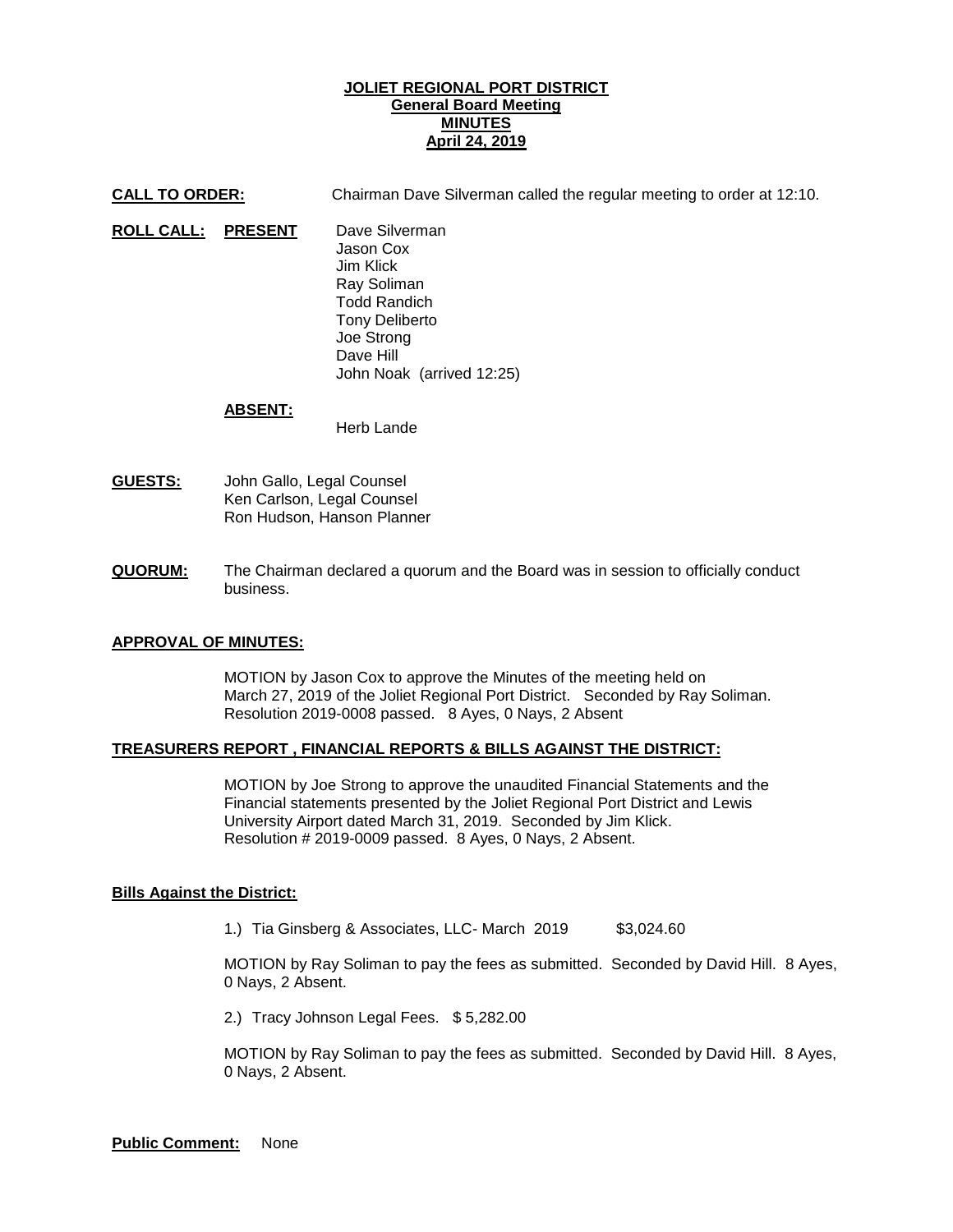**4/24/2019 Page 2**

#### **Chris Lawson, Director of Aviation:**

#1. Reminded the board that the Special Olympics Plane pull is scheduled for Saturday, March 27, 2019 from 9:00 am til 3:00 pm. Chris invited the board out to cheer on the teams.

#### **Engineering Report:**

1.) Ron handed out his project report and explained the various stages of projects that are still open.

#1.) Master Plan-Ron reported that Staff met with the State of Illinois regarding the Master Plan and it was agreed that the state would support a project in the near future where the plan could be funded for reimbursement.

#2.) Taxiway B reconstruction from C to E should be started in the next couple of months.

#3.) Auto Parking lot renovation and expansion should be started in the next couple of months.

#4.) Construct ATCT, Site Study & SRM review. The entire approval is awaiting an Environmental sign off at FAA Des Plaines office.

**New Business: Resolution 2019-0010 Re-authorizing the District to participate in the State of Illinois Excess Equipment Sale Program.**  Chris explained that the District had taken part in this program for many years and that we have most of our equipment because of it. MOTION by Joe Strong for approval. SECOND by Jim Klick. Resolution passed 8 Ayes, 0 Nays, 2 Absent

**LEGAL:** None

**OLD BUSINESS:** Chris introduced the team from Michael Baker International, the control tower staff that is responsible for the preparation of the control tower bid plans. The group is in town to kick off the start of the design project. Pete Deeks of AJT Engineering gave a power point presentation of his past projects and apprised the board of what to expect in the near future. Mr. Deeks explained that a timeline is difficult to present due to the involvement with the FAA. Mr. Deeks will initiate the discussions with the FAA and report back to the board after their responses.